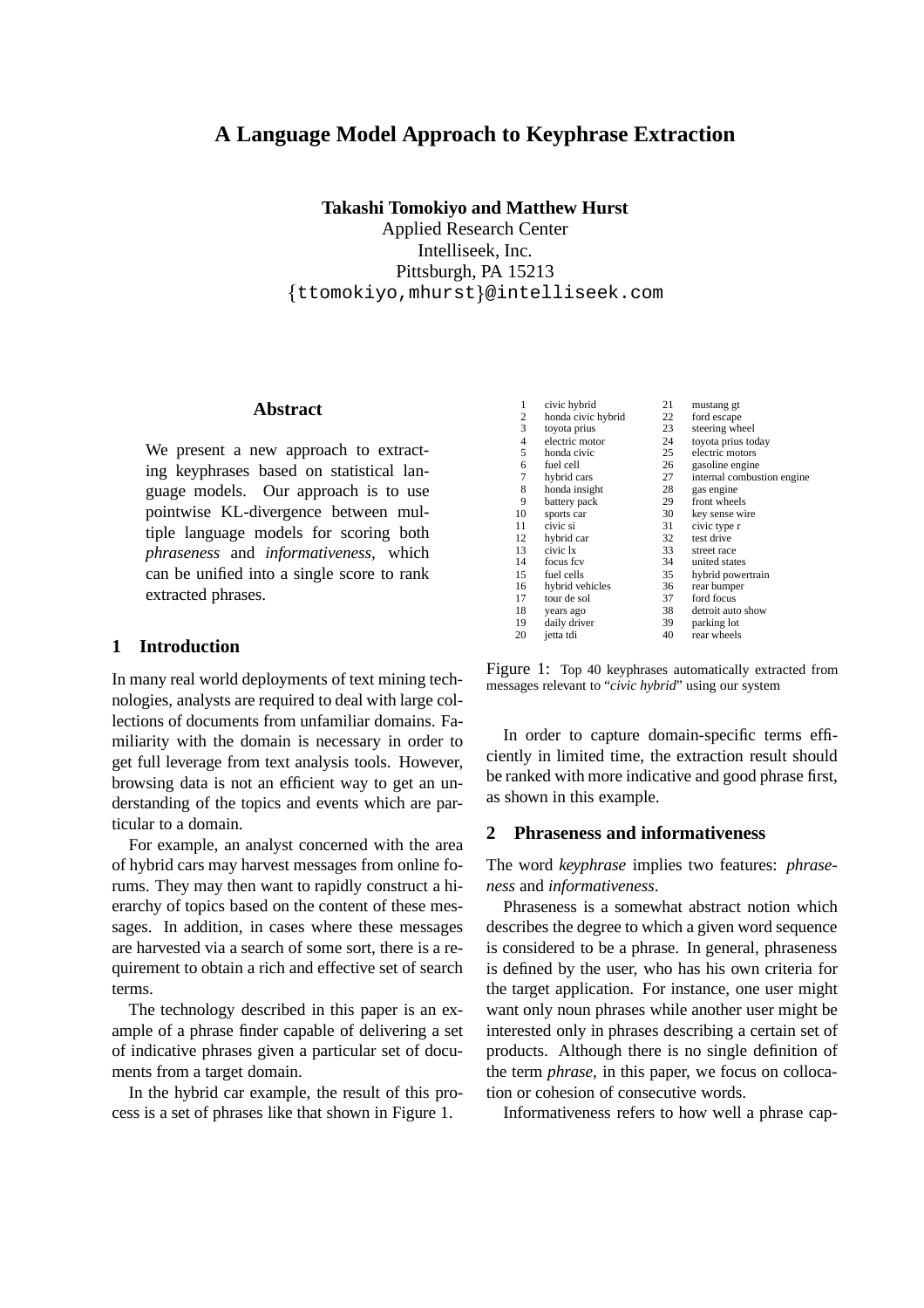tures or illustrates the key ideas in a set of documents. Because informativeness is defined with respect to background information and new knowledge, users will have different perceptions of informativeness. In our calculations, we make use of the relationship between *foreground* and *background* corpora to formalize the notion of informativeness.

The target document set from which representative keyphrases are extracted is called the foreground corpus. The document set to which this target set is compared is called the background corpus. For example, a foreground corpus of the current week's news would be compared to a background corpus of an entire news article archive to determine that certain phrases, like "press conference" are typical of news stories in general and do not capture the particulars of current events in the way that "national museum of antiquities" does.

Other examples of foreground and background corpora include: a web site for a certain company and web data in general; a newsgroup and the whole Usenet archive; and research papers of a certain conference and research papers in general.

In order to get a ranked keyphrase list, we need to combine both phraseness and informativeness into a single score. A sequence of words can be a good phrase but not an informative one, like the expression "in spite of." A word sequence can be informative for a particular domain but not a phrase; "toyota, honda, ford" is an example of a non-phrase sequence of informative words in a hybrid car domain. The algorithm we propose for keyphrase finding requires that the keyphrase score well for *both* phraseness and informativeness.

# **3 Related work**

**Word collocation** Various collocation metrics have been proposed, including mean and variance (Smadja, 1994), the t-test (Church et al., 1991), the chi-square test, pointwise mutual information (MI) (Church and Hanks, 1990), and binomial loglikelihood ratio test (BLRT) (Dunning, 1993).

According to (Manning and Schütze, 1999), BLRT is one of the most stable methods for collocation discovery. (Pantel and Lin, 2001) reports, however, that BLRT score can be also high for two frequent terms that are rarely adjacent, such as the word pair "the the," and uses a hybrid of MI and

### BLRT.

**Keyphrase extraction** Damerau (1993) uses the relative frequency ratio between two corpora to extract domain-specific keyphrases. One problem of using relative frequency is that it tends to assign too high a score for words whose frequency in the background corpus is small (or even zero).

Some work has been done in extracting keyphrases from technical documents treating keyphrase extraction as a supervised learning problem (Frank et al., 1999; Turney, 2000). The portability of a learned classifier across various unstructured/structured text is not clear, however, and the agreement between classifier and human judges is not high. $<sup>1</sup>$ </sup>

We would like to have the ability to extract keyphrases from a totally new domain of text without building a training corpus.

**Combining keyphrase and collocation** Yamamoto and Church (2001) compare two metrics, MI and Residual IDF (RIDF), and observed that MI is suitable for finding collocation and RIDF is suitable for finding informative phrases. They took the intersection of each top 10% of phrases identified by MI and RIDF, but did not extend the approach to combining the two metrics into a unified score.

# **4 Baseline method based on binomial log-likelihood ratio test**

We can use various statistics as a measure for phraseness and informativeness. For our baseline, we have selected the method based on binomial loglikelihood ratio test (BLRT) described in (Dunning, 1993).

The basic idea of using BLRT for text analysis is to consider a word sequence as a repeated sequence of binary trials comparing each word in a corpus to a target word, and use the likelihood ratio of two hypotheses that (i) two events, observed  $k_1$  times out of  $n_1$  total tokens and  $k_2$  times out of  $n_2$  total tokens respectively, are drawn from different distributions and (ii) from the same distribution.

<sup>&</sup>lt;sup>1</sup>e.g. Turney reports 62% "good", 18% "bad", 20% "no opinion" from human judges.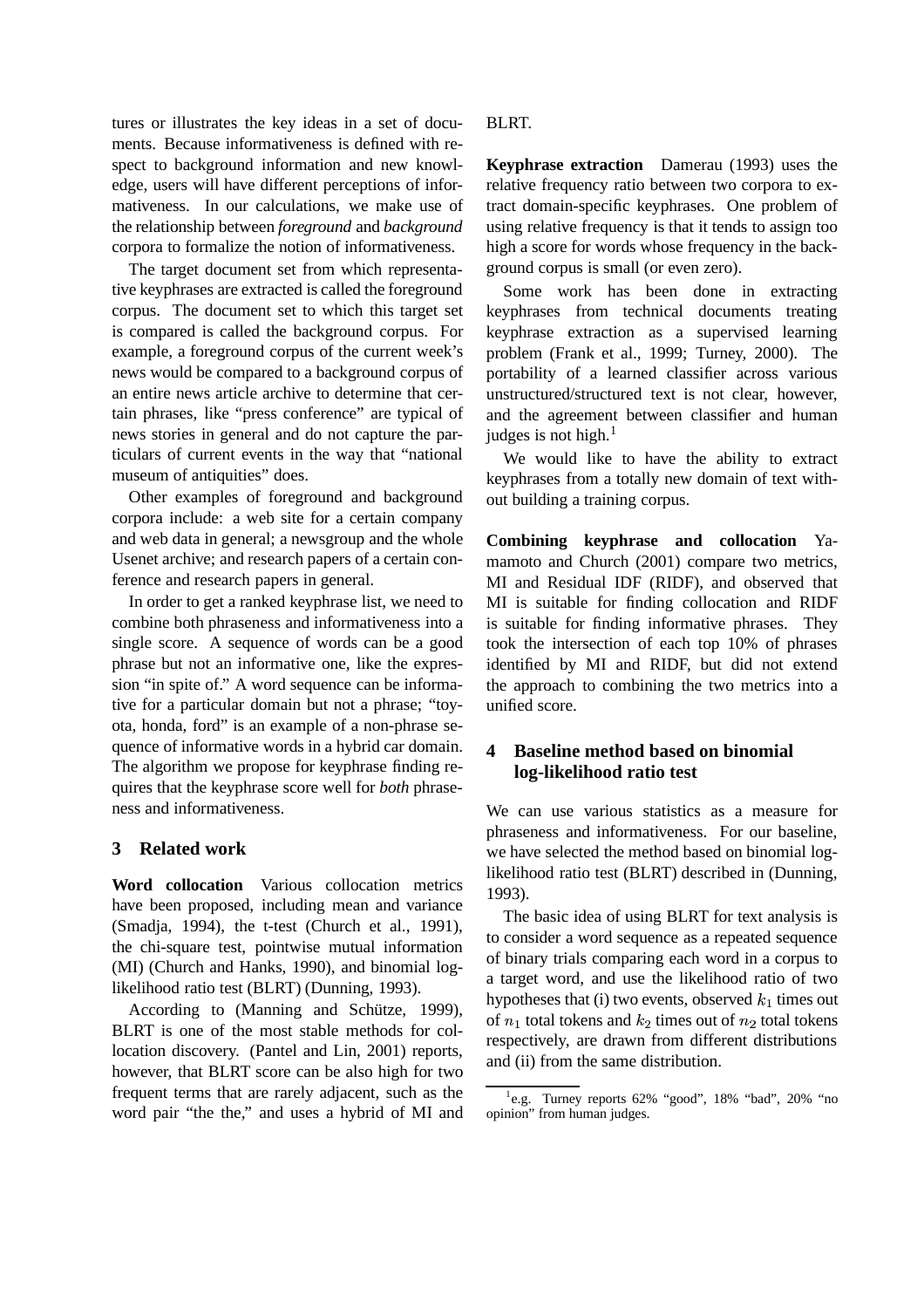The BLRT score is calculated with

$$
2\log \frac{L(p_1, k_1, n_1) L(p_2, k_2, n_2)}{L(p, k_1, n_1) L(p, k_2, n_2)} \tag{1}
$$

where  $p_i = k_i/n_i$ ,  $p = (k_1 + k_2)/(n_1 + n_2)$ , and

$$
L(p, k, n) = p^{k}(1-p)^{n-k}
$$
 (2)

In the case of calculating the phraseness score of an adjacent word pair  $(x, y)$ , the null hypothesis is that  $x$  and  $y$  are independent, which can be expressed as  $p(y|x) = p(y|\neg x)$ . We can use Equation (1) to calculate phraseness by setting:

$$
k_1 = C(x, y),
$$
  
\n
$$
n_1 = C(x),
$$
  
\n
$$
k_2 = C(\neg x, y) = C(y) - C(x, y),
$$
  
\n
$$
n_2 = C(\neg x) = \sum_{w} C(w) - C(x)
$$
\n(3)

where  $C(x)$  is the frequency of the word x and  $C(x, y)$  is the frequency of y following x.

For calculating informativeness of a word  $w$ ,

$$
k_1 = C_{fg}(w),
$$
  
\n
$$
n_1 = \sum_w C_{fg}(w),
$$
  
\n
$$
k_2 = C_{bg}(w),
$$
  
\n
$$
n_2 = \sum_w C_{bg}(w)
$$
  
\n(4)

where  $C_{fg}(w)$  and  $C_{bg}(w)$  are the frequency of w in the foreground and background corpus, respectively.

Combining a phraseness score  $\varphi_p$  and an informativeness score  $\varphi_i$  into a single score value is not a trivial task since the the BLRT scores vary a lot between phraseness and informativeness and also depending on data (c.f. Figure 6 (a)).

One way to combine those scores is to use an exponential model. We experimented with the following logistic function:

$$
\varphi = \frac{1}{1 + \exp(-a\varphi_p - b\varphi_i + c)}\tag{5}
$$

whose parameters  $a,b$ , and c are estimated on a heldout data set, given feedback from users (i.e. supervised).

Figure 2 shows some example phrases extracted with this method from the data set described in Section 6.1, where the parameters,  $a, b, c$ , are manually optimized on the test data.

Although it is possible to rank keyphrases using this approach, there are a couple of drawbacks.

| 1  | message news       | 16 | sixth sense               |
|----|--------------------|----|---------------------------|
| 2  | minority report    | 17 | hey kids                  |
| 3  | star wars          | 18 | gaza man                  |
| 4  | john harkness      | 19 | lee harrison              |
| 5  | derek janssen      | 20 | years ago                 |
| 6  | robert frenchu     | 21 | julia roberts             |
| 7  | sean o'hara        | 22 | national guard            |
| 8  | box office         | 23 | bourne identity           |
| 9  | dawn taylor        | 24 | metrotoday www.zap2it.com |
| 10 | anthony gaza       | 25 | starweek magazine         |
| 11 | star trek          | 26 | eric chomko               |
| 12 | ancient race       | 27 | wilner starweek           |
| 13 | scooby doo         | 28 | tim gueguen               |
| 14 | austin powers      | 29 | jodie foster              |
| 15 | home.attbi.com hey | 30 | johnnie kendricks         |
|    |                    |    |                           |

Figure 2: Keyphrases extracted with BLRT (a=0.0003,  $b=0.000005, c=8$ 

- **Necessity of tuning parameters** the existence of parameters in the combining function requires human labeling, which is sometimes an expensive task to do, and the robustness of learned weight across domains is unknown. We would like to have a parameter-free and robust way of combining scores.
- **Inappropriate symmetry** BLRT tests to see if two random variables are independent or not. This sometimes leads to unwanted phrases getting a high score. For example, when the background corpus happens to have many occurrences of phrase *al jazeera* which is an unusual phrase in the foreground corpus, then the phrase still gets high score of informativeness because the distribution is so different. What we would like to have instead is asymmetric scoring function to test the loss of the action of not taking the target phrase as a keyphrase.

In the next section, we propose a new method trying to address these issues.

# **5 Proposed method**

### **5.1 Language models and expected loss**

A language model assigns a probability value to every sequence of words  $\mathbf{w} = w_1w_2 \dots w_n$ . The probability  $P(\mathbf{w})$  can be decomposed as

$$
P(\textbf{w})=\prod_{i=1}^n P(w_i|w_1w_2\ldots w_{i-1})
$$

Assuming  $w_i$  only depends on the previous N words, N-gram language models are commonly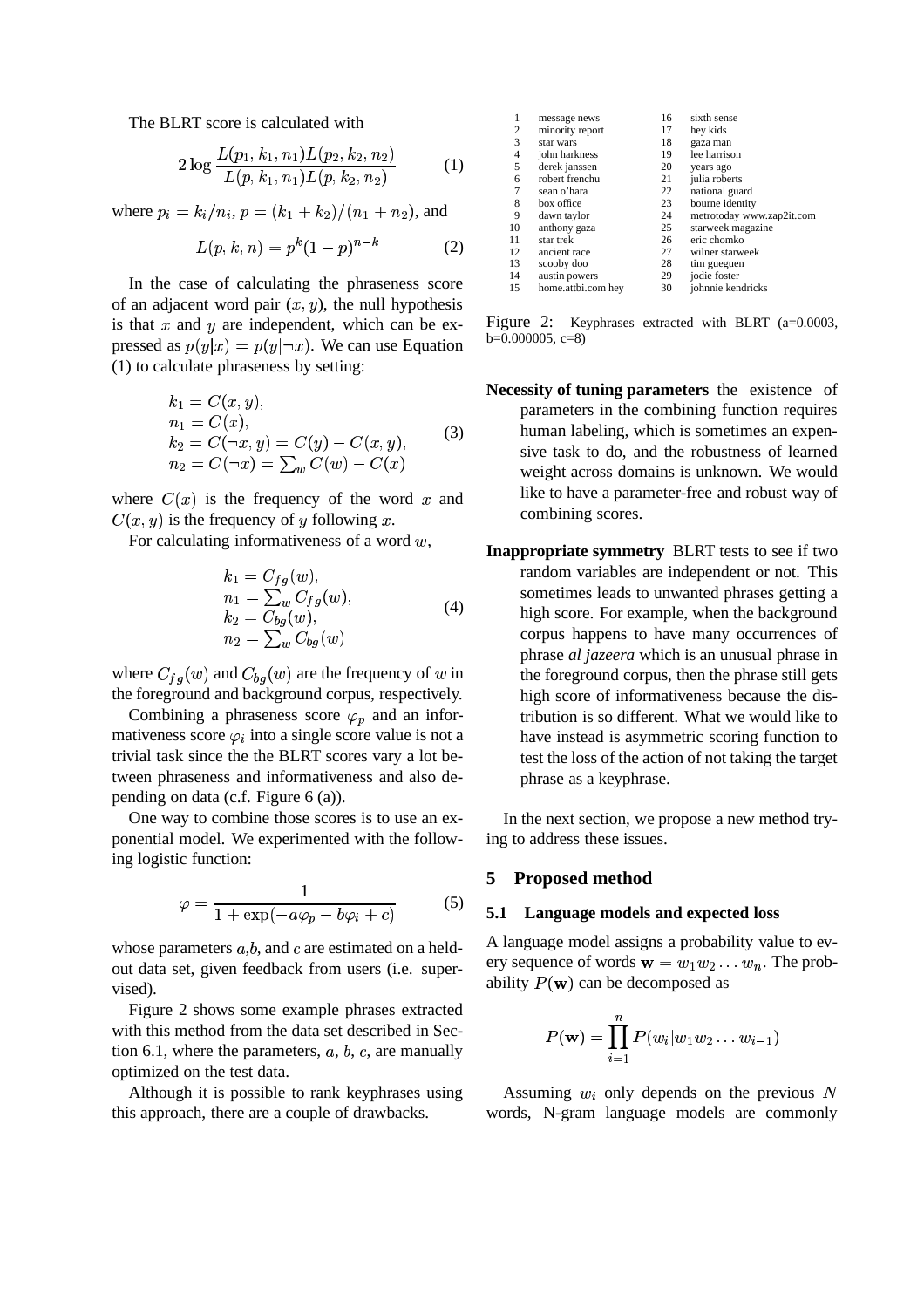used. The following is the trigram language model case.

$$
P(\mathbf{w}) = \prod_{i=1}^{n} P(w_i | w_{i-2}, w_{i-1})
$$

Here each word only depends on the previous two words. Please refer to (Jelinek, 1990) and (Chen and Goodman, 1996) for more about N-gram models and associated smoothing methods.

Now suppose we have a *foreground corpus* and a *background corpus* and have created a language model for each corpus. The simplest language model is a unigram model, which assumes each word of a given word sequence is drawn independently. We denote the unigram model for the foreground corpus as  $LM_{\text{fg}}^1$  and for the background corpus as  $LM_{\rm bg}^1$ . We can also train higher order models  $LM_{fg}^N$  and  $LM_{bg}^N$  for each corpus, each of which is a  $N$ -gram model, where  $N(> 1)$  is the order.



Figure 3: Phraseness and informativeness as loss between language models.

Among those four models,  $LM_{\text{fg}}^N$  will be the best model to describe the foreground corpus in the sense that it has the smallest cross-entropy or perplexity value over the corpus.

If we use one of the other three models instead, then we have some inefficiency or loss to describe the corpus. We expect the amount of loss between using  $LM_{\text{fg}}^{N}$  and  $LM_{\text{fg}}^{1}$  is related to phraseness and the loss between  $LM_{fg}^N$  and  $LM_{bg}^N$  is related to informativeness. Figure 3 illustrates these relationships.

# **5.2 Pointwise KL-divergence between models**

One natural metric to measure the loss between two language models is the Kullback-Leibler (KL) divergence. The KL divergence (also called relative entropy) between two probability mass function  $p(x)$ 

and  $q(x)$  is defined as

$$
D(p \parallel q) = \sum_{x} p(x) \log \frac{p(x)}{q(x)} \tag{6}
$$

KL divergence is "*a measure of the inefficiency of assuming that the distribution is when the true distribution is p.*" (Cover and Thomas, 1991)

You can see this by the following relationship:

$$
D(p \parallel q) = \sum_{x} p(x) \log p(x) - \sum_{x} p(x) \log q(x)
$$

$$
= \sum_{x} p(x) \frac{1}{\log q(x)} - H(X)
$$

The first term  $\sum_{x} p(x) \frac{1}{\log q(x)}$  is the cross entropy and the second term  $H(X)$  is the entropy of the random variable  $X$ , which is how much we could compress symbols if we know the true distribution  $p$ .

We define *pointwise KL divergence*  $\delta_{\bf w}(p \parallel q)$  to be the term inside of the summation of Equation (6):

$$
\delta_{\mathbf{w}}(p \parallel q) \stackrel{\text{def}}{=} p(\mathbf{w}) \log \frac{p(\mathbf{w})}{q(\mathbf{w})}
$$
(7)

Intuitively, this is the contribution of the phrase  $\bf{w}$  to the expected loss of the entire distribution.

We can now quantify phraseness and informativeness as follows:

**Phraseness** of w is how much we lose information by assuming independence of each word by applying the unigram model, instead of the  $N$ gram model.

$$
\delta_{\mathbf{w}}(LM_{\mathbf{fg}}^N \parallel LM_{\mathbf{fg}}^1) \tag{8}
$$

**Informativeness** of w is how much we lose information by assuming the phrase is drawn from the background model instead of the foreground model.

$$
\delta_{\mathbf{w}}(LM_{\mathbf{fg}}^N \parallel LM_{\mathbf{bg}}^N), \text{ or } (9)
$$

$$
\delta_{\mathbf{w}}(LM_{\mathbf{fg}}^1 \parallel LM_{\mathbf{bg}}^1) \tag{10}
$$

**Combined** The following is considered to be a mixture of phraseness and informativeness.

$$
\delta_{\mathbf{w}}(LM_{\mathbf{fg}}^N \parallel LM_{\mathbf{bg}}^1) \tag{11}
$$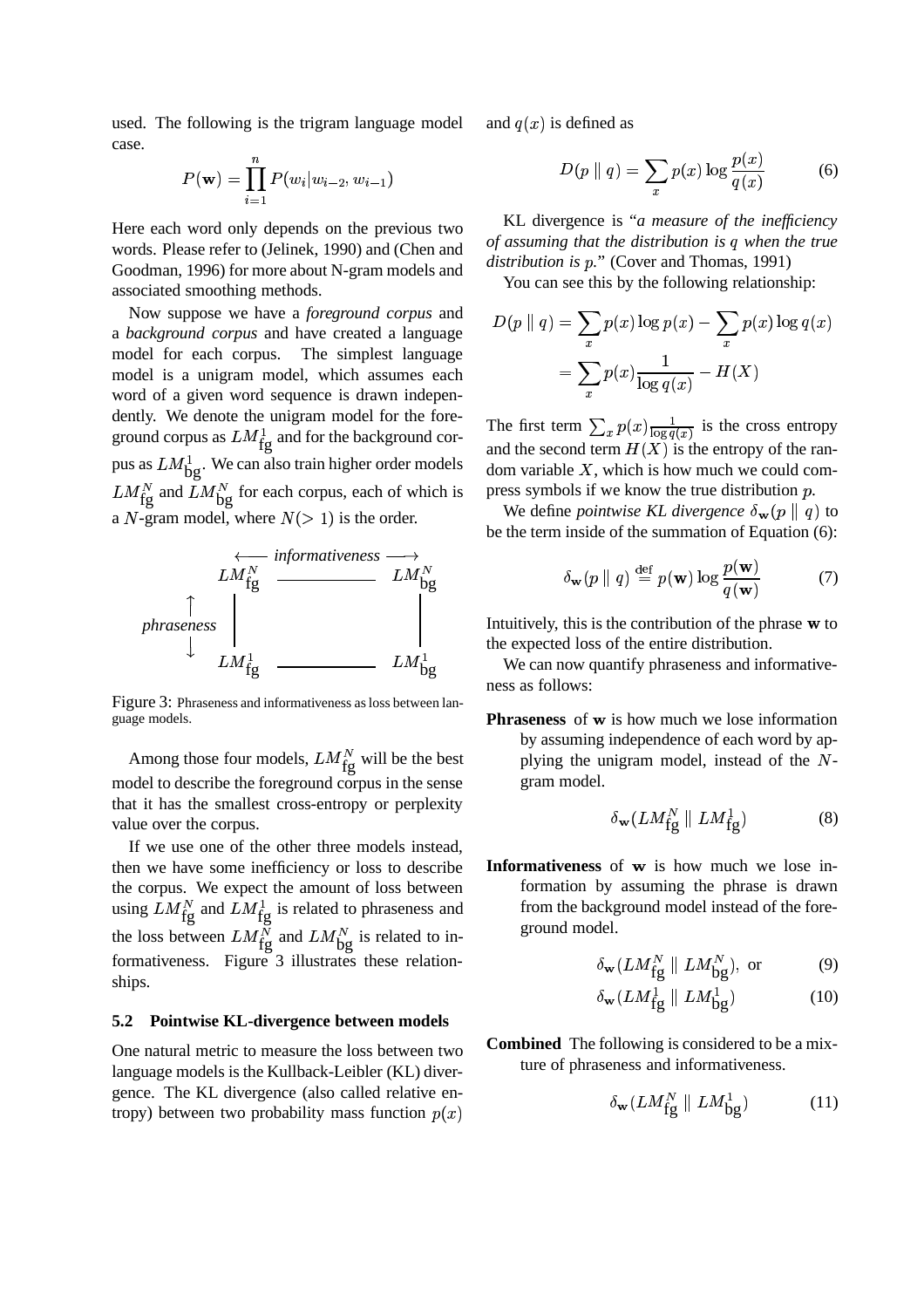Note that the KL divergence is always nonnegative<sup>2</sup>, but the pointwise KL divergence can be a negative value. An example is the phraseness of the bigram "*the the*".

$$
p(the, the) \log \frac{p(the, the)}{p(the)p(the)} < 0
$$

since  $p(the, the) \ll p(the)p(the)$ .

Also note that in the case of phraseness of a bigram, the equation looks similar to pointwise mutual information (Church and Hanks, 1990) , but they are different. Their relationship is as follows.

$$
\delta_{\mathbf{w}}(p(x,y) \parallel p(x)p(y)) = p(x,y) \underbrace{\log \frac{p(x,y)}{p(x)p(y)}}_{\text{pointwise MI}} \qquad \text{outline}
$$

The pointwise KL divergence does not assign a high score to a rare phrase, whose contribution of loss is small by definition, unlike pointwise mutual information, which is known to have problems (as described in (Manning and Schütze, 1999), e.g.).

#### **5.3 Combining phraseness and informativeness**

One way of getting a unified score of phraseness and informativeness is using equation (11). We can also calculate phraseness and informativeness separately and then combine them.

We combine the phraseness score  $\varphi_p$  and informativeness score  $\varphi_i$  by simply adding them into a single score  $\varphi$ .

$$
\varphi = \varphi_p + \varphi_i \tag{12}
$$

Intuitively, this can be thought of as the total loss. We will show some empirical results to justify this scoring in the next section.

#### **6 Experimental results**

In this section, we show some preliminary experimental results of applying our method on real data.

### **6.1 Data set**

We used the 20 newsgroups data set<sup>3</sup>, which contains 20,000 messages (7.4 million words) between February and June 1993 taken from 20

Usenet newsgroups, as the background data set, and another 20,000 messages (4 million words) between June and September 2002 taken from rec.arts.movies.current-films newsgroup as the foreground data set. Each message's subject header and the body of the message (including quoted text) is tokenized into lowercase tokens on both data set. No stemming is applied.

## **6.2 Finding key-bigrams**

The first experiment we show is to find key-bigrams, which is the simplest case requiring combination of phraseness and informativeness scores. Figure 4 outlines the extraction procedure.

• Inputs: foreground and background corpus.

- 1. create background language model from the background corpus.
- 2. count all adjacent word pairs in the foreground corpus, skipping pre-annotated boundaries (such as HTML tag boundaries) and stopwords.
- 3. for each pair of words  $(x,y)$  in the count, calculate phraseness from  $p(x, y)_{\text{fg}}$  and  $p(x)_{\text{fg}} p(y)_{\text{fg}}$  and informativeness from  $p(x, y)_{fg}$  and  $p(x, y)_{bg}$ . Add the two score values as the unified score.
- 4. sort the results by the unified score.
- Output: a list of key-bigrams ranked by unified score.

#### Figure 4: Procedure to find key-bigrams

For this experiment we used unsmoothed count for calculating phraseness  $p(x, y) = C(x, y)/N$ ,  $p(w)$  =  $C(w)/N$  where  $N = \sum_x C(x)$  =  $35.66 + 1.66$ <sup>&</sup>gt;  $\chi_{x,y} C(x, y)$ , and used the unigram model for calculating informativeness with Katz smoothing (Chen and Goodman,  $1996$ )<sup>4</sup> to handle zero occurrences.

Figure 5 shows the extracted key-bigrams using this method. Comparing to Figure 2, you can see that those two methods extract almost identical ranked phrases. Note that we needed to tune three parameters to combine phraseness and informativeness in BLRT, but no parameter tuning was required in this method.

The reason why "message news" becomes the top phrase in both methods is that it appears frequently enough in message citation headers such

<sup>&</sup>lt;sup>2</sup> from Jensen's inequality.

 $3$ http://www-2.cs.cmu.edu/afs/cs.cmu.edu/ project/theo-20/www/data/news20.html

<sup>&</sup>lt;sup>4</sup>with cutoff  $K = 5$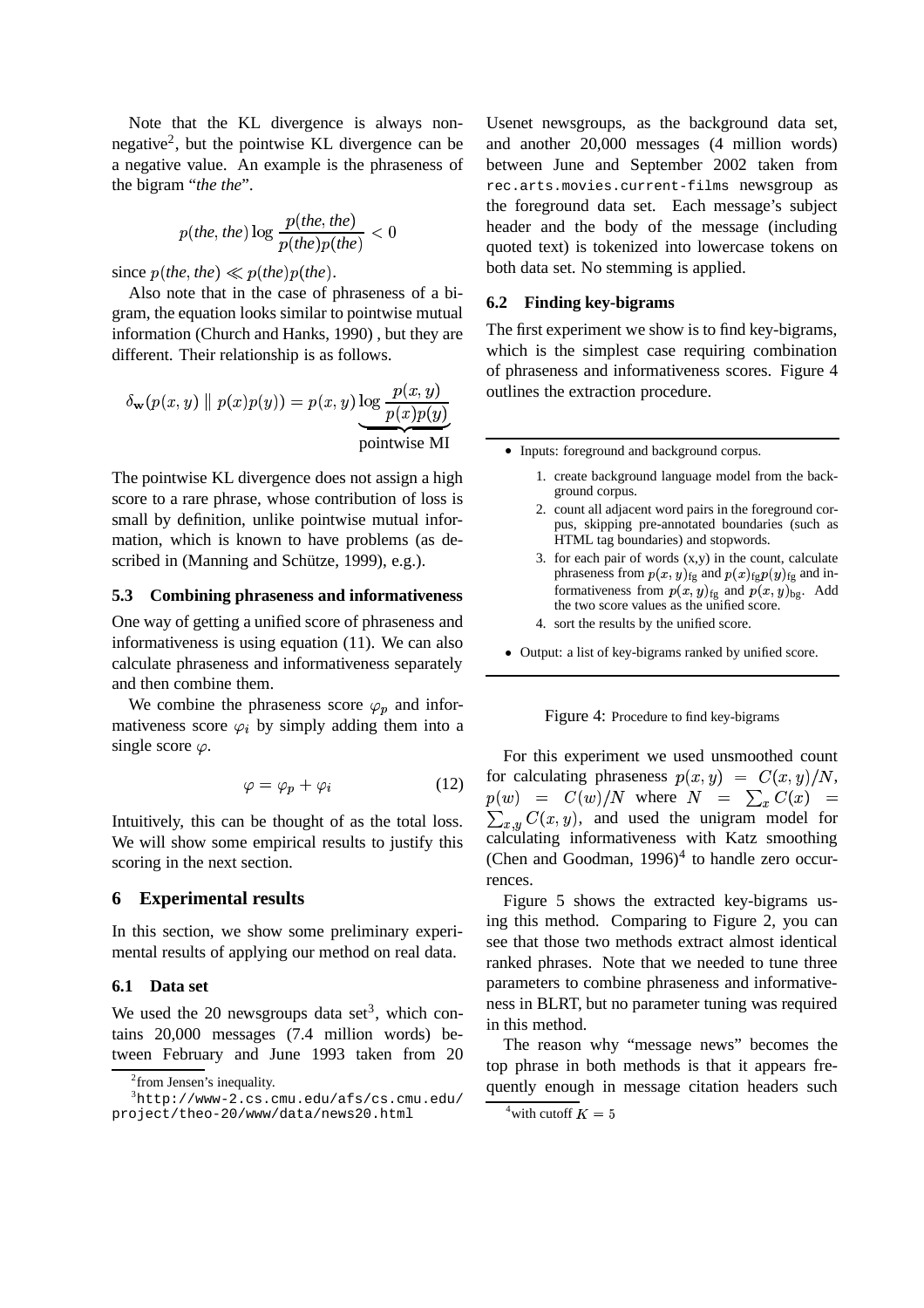| 1              | message news       | 16 | hey kids                  |
|----------------|--------------------|----|---------------------------|
| $\overline{c}$ | minority report    | 17 | years ago                 |
| 3              | star wars          | 18 | gaza man                  |
| 4              | john harkness      | 19 | sixth sense               |
| 5              | robert frenchu     | 20 | lee harrison              |
| 6              | derek janssen      | 21 | julia roberts             |
| $\overline{7}$ | box office         | 22 | national guard            |
| 8              | sean o'hara        | 23 | bourne identity           |
| 9              | dawn taylor        | 24 | metrotoday www.zap2it.com |
| 10             | anthony gaza       | 25 | starweek magazine         |
| 11             | star trek          | 26 | eric chomko               |
| 12             | ancient race       | 27 | wilner starweek           |
| 13             | home.attbi.com hey | 28 | tim gueguen               |
| 14             | scooby doo         | 29 | jodie foster              |
| 15             | austin powers      | 30 | kevin filmnutboy          |
|                |                    |    |                           |

Figure 5: Key-bigrams extracted with pointwise KL

as John Smith (js@foo.com) wrote in message news:1pk0a@foo.com, which was not common in the 20 newsgroup dataset.<sup>5</sup> A more sophisticated document analysis tool to remove citation headers is required to improve the quality further.

Figure 6 shows the distribution of phraseness and informativeness scores of bigrams extracted using the BLRT and pointwise KL methods. One can see that there is little correlation between phraseness and informativeness in both ranking methods. Also note that the range of x and y axis is very different in BLRT, but in the pointwise KL method they are comparable ranges. That makes combining two scores easy in the pointwise KL approach.

## **6.3 Ranking n-length phrases**

The next example is ranking  $n$ -length phrases. We applied a phrase extension algorithm based on the APriori algorithm (Agrawal and Srikant, 1994) to the output of the key-bigram finder in the previous example to generate  $n$ -length candidates whose frequency is greater than 5, then applied a linguistic filter which rejects phrases that do not occur in valid noun-phrase contexts (e.g. following articles or possessives) at least once in the corpus. We ranked resulting phrases using pointwise KL score, using the same smoothing method as in the bigram case.

Figure 7 shows the result of re-ranking keyphrases extracted from the same movie corpus. We can see that bigrams and trigrams are interleaved in natural order (although not many long phrases are extracted from the dataset, since longer NP did not occur more than five times). Figure 1 was another example of the result of the same pipeline of methods.

One question that might be asked is "what if we just sort by frequency?". If we sort by frequency, "blair witch project" is 92nd and "empire strikes back" is 110th on the ranked list. Since the longer the phrase becomes, the lower the frequency of the phrase is, frequency is not an appropriate method for ranking phrases.

| 1              | minority report     | 21 | bad guy               |
|----------------|---------------------|----|-----------------------|
| $\overline{c}$ | box office          | 22 | country bears         |
| 3              | scooby doo          | 23 | man's man             |
| $\overline{4}$ | sixth sense         | 24 | long time             |
| 5              | national guard      | 25 | spoiler space         |
| 6              | bourne identity     | 26 | empire strikes back   |
| 7              | air national guard  | 27 | top ten               |
| 8              | united states       | 28 | politically correct   |
| 9              | phantom menace      | 29 | white people          |
| 10             | special effects     | 30 | tv show               |
| 11             | hotel room          | 31 | bad guys              |
| 12             | comic book          | 32 | freddie prinze jr     |
| 13             | blair witch project | 33 | monster's ball        |
| 14             | short story         | 34 | good thing            |
| 15             | real life           | 35 | evil minions          |
| 16             | jude law            | 36 | big screen            |
| 17             | iron giant          | 37 | political correctness |
| 18             | bin laden           | 38 | martial arts          |
| 19             | black people        | 39 | supreme court         |
| 20             | opening weekend     | 40 | beautiful mind        |

Figure 7: Result of re-ranking output from the phrase extension module

#### **6.4 Revisiting unigram informativeness**

An alternative approach to calculate informativeness from the foreground LM and the background LM is just to take the ratio of likelihood scores,  $p_{\text{fg}}(\mathbf{w})/p_{\text{bg}}(\mathbf{w})$ . This is a smoothed version of relative frequency ratio which is commonly used to find subject-specific terms (Damerau, 1993).

Figure 8 compares extracted keywords ranked with pointwise KL and likelihood ratio scores, both of which use the same foreground and background unigram language model. We used messages retrieved from the query *Infiniti G35* as the foreground corpus and the same 20 newsgroup data as the background corpus. Katz smoothing is applied to both language models.

As we can see, those two methods return very different ranked lists. We think the pointwise KL returns a set of keywords closer to human judgment.

One example is the word "infiniti", which we expected to be one of the informative words since it is the query word. The pointwise KL score picked the word as the third informative word, but the likelihood score missed it. Whereas "6mt", picked up by the likelihood ratio, which occurs 37 times in the

<sup>&</sup>lt;sup>5</sup>a popular citation pattern in 1993 was "In article 1pk0a@foo.com , js@foo.com (John Smith) writes:"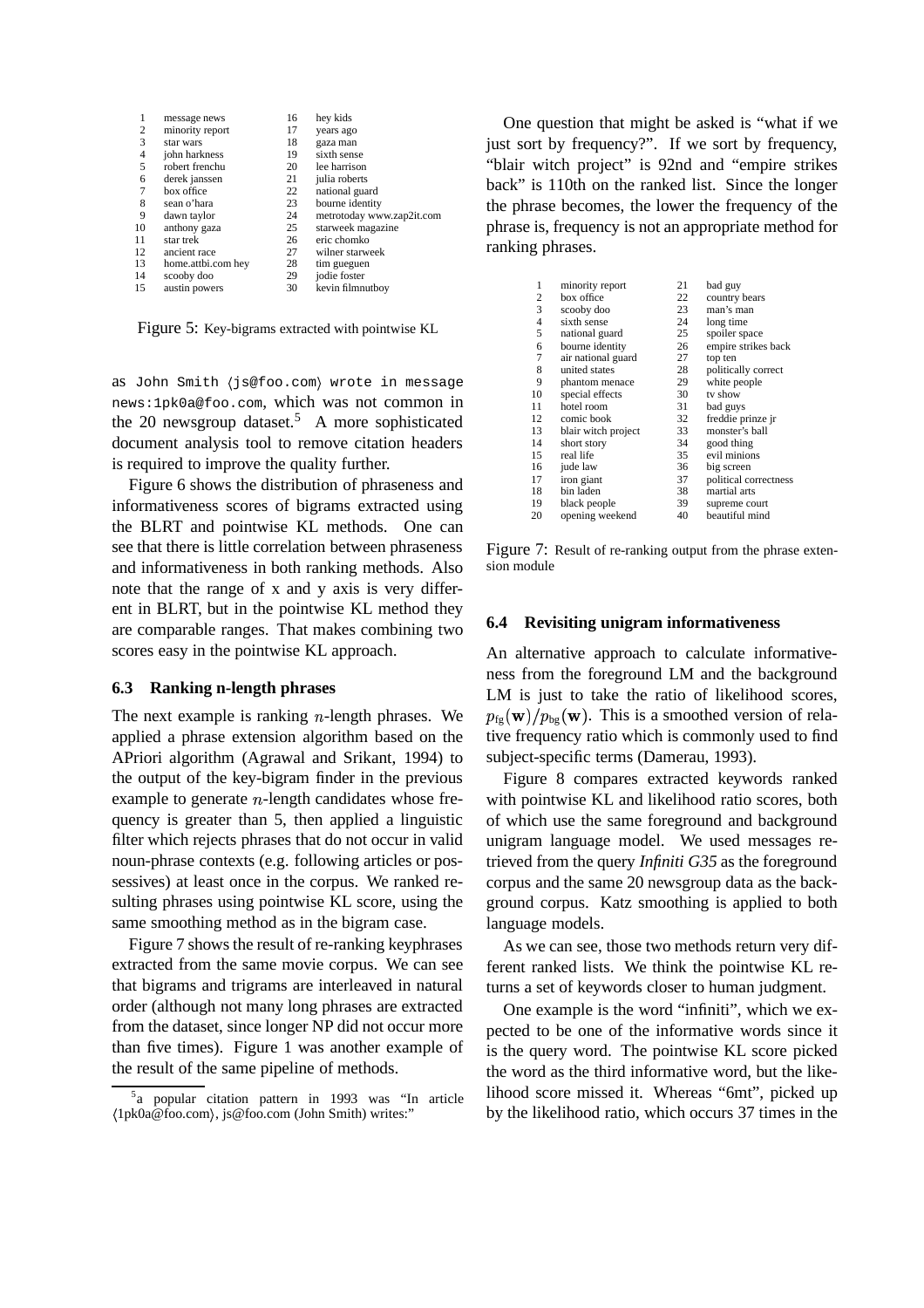

Figure 6: Phraseness and informativeness score of bigrams extracted with BLRT (a) and pointwise KL divergence between LMs (b).

|                          | point KL       |            | likelihood ratio |                 |
|--------------------------|----------------|------------|------------------|-----------------|
| rank                     | freq<br>term   |            | freq             | term            |
| 1599<br>g35<br>1         |                | 1599       | g35              |                 |
| $\frac{2}{3}$            | 1145           | car        | 156              | 330i            |
|                          | 450            | infiniti   | 117              | 350z            |
| $\overline{\mathcal{L}}$ | 299            | coupe      | 113              | doo             |
| 5                        | 299            | nissan     | 90               | <b>WIX</b>      |
| 6                        | 383            | bmw        | 76               | is300           |
| $\overline{7}$           | 156            | 330i       | 47               | willow          |
| 8                        | 441            | cars       | 39               | <b>rsx</b>      |
| 9                        | 248            | sedan      | 37               | 6 <sub>mt</sub> |
| 10                       | 331            | originally | 35               | scooby          |
| 11                       | 201            | altima     | 35               | s2000           |
| 12                       | 117            | 350z       | 33               | $gt-r$          |
| 13                       | 113            | doo        | 32               | 1 <sub>o1</sub> |
| 14                       | 235            | sport      | 30               | heatwave        |
| 15                       | 172            | maxima     | 28               | g22             |
| 16                       | 90             | <b>WIX</b> | 26               | gtr             |
| 17                       | skyline<br>111 |            | 23               | g21             |
| 18                       | 76             | is300      | 23               | g17             |
| 19                       | 186            | honda      | 23               | nsx             |
| 20                       | 221<br>engine  |            | $22\,$           | tl-s            |

Figure 8: Top 20 keywords extracted using pointwise-KL and likelihood ratio (after stopwords removed) from messages retrieved from the query "*Infiniti G35*"

foreground corpus and none in the background corpus does not seem to be a good keyword.

The following table shows statistics of those two words:<sup>6</sup>

| token       | $p_{\text{fg}}(w)$ | $p_{\text{bg}}(w)$             | <b>PKL</b> | LR   |
|-------------|--------------------|--------------------------------|------------|------|
| 6 <i>mt</i> |                    | 1.837E-4   8.705E-8   0.0020   |            | 2110 |
| infiniti    |                    | $2.269E-3$   4.475E-6   0.0204 |            | 506  |

Since the likelihood of "6mt" with respect to the background LM is so small, the likelihood ratio of the word becomes very large. But the pointwise KL score discounts the score appropriately by considering that the frequency of the word is low. Likelihood ratio (or relative frequency ratio) has a tendency to pick up rare words as informative. Pointwise KL seems more robust in sparse data situations.

One disadvantage of the pointwise KL statistic might be that it also picks up stopwords or punctuation, when there is a significant difference in style of writing, etc., since these words have significantly high frequency. But stopwords are easy to define or can be generated automatically from corpora, and we don't consider this to be a significant drawback. We also expect a better background model and better smoothing mechanism could reduce the necessity of the stopword list.

# **7 Discussion**

**Necessity of both phraseness and informativeness** Although phraseness itself is domain-dependent to some extent (Smadja, 1994), we have shown that there is little correlation between informativeness and phraseness scores.

**Combining method** One way to calculate a combined score is directly comparing  $LM_{fg}^N$  and  $LM_{bg}^1$ in Figure 3. We have tried both approaches and got a better result from combining separate phraseness and informativeness scores. We think this is due to data sparseness of the higher order ngram in the background corpus. Further investigation is required to make a conclusion.

We have used the simplest method of combining two scores by adding them. We have also tried har-

<sup>&</sup>lt;sup>6</sup>"infiniti" occurs 34 times in the "rec.autos" section of the 20 newsgroup data set.